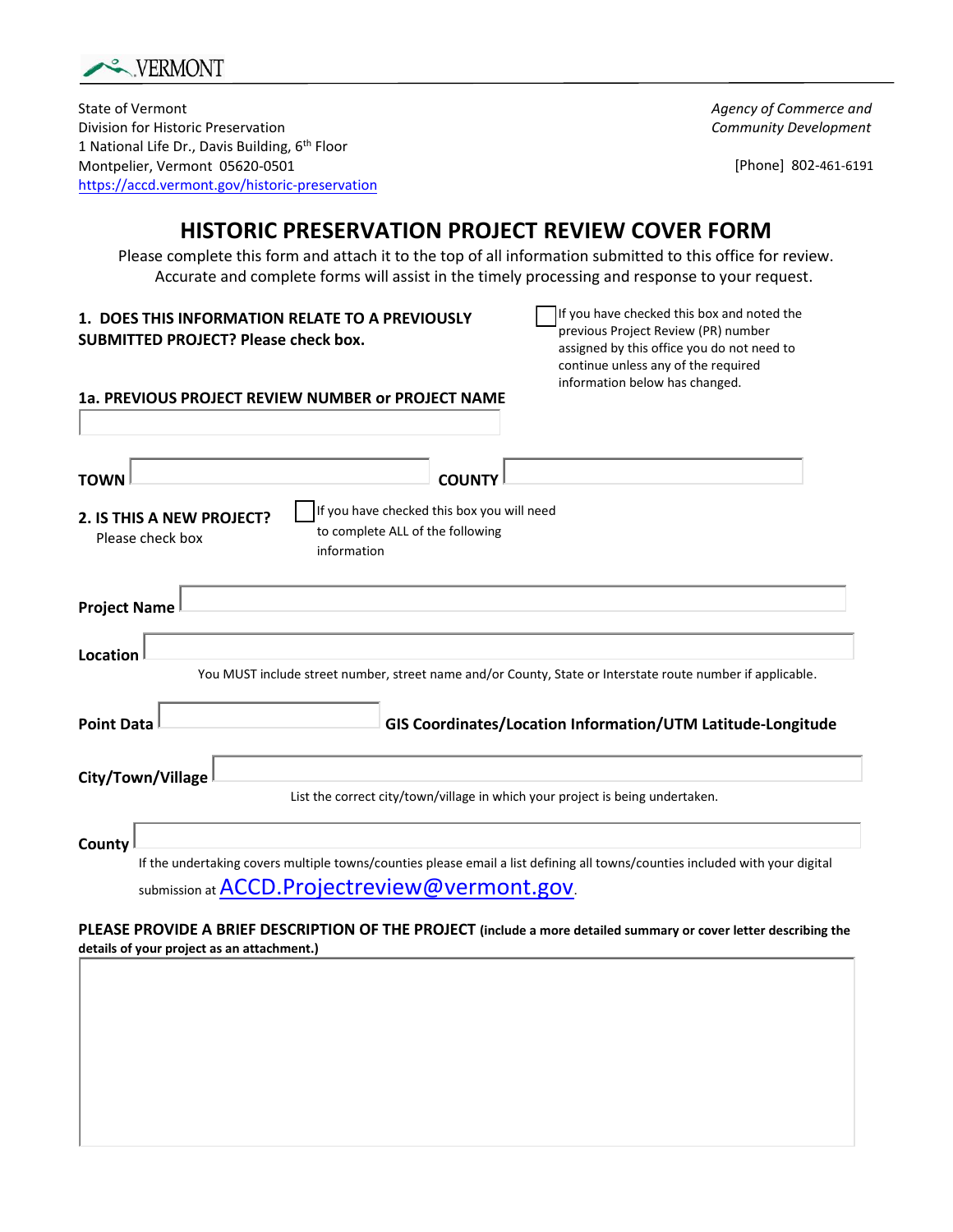## **The Historic Preservation Review Process in Vermont**

In order to insure that historic preservation is carefully considered in publicly-funded or permitted undertakings, there are laws at each level of government that require projects to be reviewed for their potential impact/effect on historic properties.

These laws include:

- **[10 V.S.A. Chapter 151 Act 250/Criterion 8](http://accd.vermont.gov/strong_communities/preservation/review_compliance/rules/act250)** For projects requiring a new Act 250 permit or an amendment to an existing permit.
- **Section 248** Public Service Board For projects requiring a Certificate of Public Good.
- **22 V.S.A. Chapter 14** -The Vermont Historic Preservation Act For projects with state involvement in the form of funding, licenses or permits.
- **[Section 106 of the National Historic Preservation Act of 1966](http://accd.vermont.gov/strong_communities/preservation/review_compliance/rules/106)** For projects with federal involvement in the form of funding, licenses or permits.

Regulations on line at: http://accd.vermont.gov/[historic-preservation/resources-rules](http://accd.vermont.gov/strong_communities/preservation/review_compliance/rules)

Project review consists of identifying a project's potential impacts to historic buildings and structures, historic districts, historic landscapes and settings, and to known or potential archaeological resources. Project review is a consultative process between the applicant and the Division. Applicants are encouraged to contact our office as early as possible in the project planning process. We can assist in identifying historic resources in the project area and provide guidance on how to evaluate and avoid potential adverse effects to those resources as an outcome of the project. While protecting historic resources, this can save you time and money in the development of your project.

## **TYPE OF REVIEW REQUIRED/REQUESTED (Please answer both questions)**

## **1. Does this action involve a permit approval or funding, now or ultimately from any other governmental agency?**

| <b>No</b> If yes, list agency name(s) and permit(s)/approval(s) $\Box$<br>$\overline{\phantom{a}}$ Yes                                                                                                                                                                                    |                    | Don't Know Yet    |  |
|-------------------------------------------------------------------------------------------------------------------------------------------------------------------------------------------------------------------------------------------------------------------------------------------|--------------------|-------------------|--|
| Agency Involved                                                                                                                                                                                                                                                                           |                    |                   |  |
|                                                                                                                                                                                                                                                                                           | Section 106        | Section 248 - PSB |  |
|                                                                                                                                                                                                                                                                                           | $ 22 \text{ VSA} $ | Other             |  |
|                                                                                                                                                                                                                                                                                           | <b>Act 250</b>     |                   |  |
| 2. Does the project site involve or is it near a property listed or recommended for listing in the Vermont State or<br>National Registers of Historic Places?    Yes<br><b>Unknown</b><br>lNo.                                                                                            |                    |                   |  |
| ALL PROJECTS SUBMITTED FOR REVIEW SHOULD INCLUDE THE FOLLOWING MATERIALS                                                                                                                                                                                                                  |                    |                   |  |
| <b>Project Description -</b> Attach a full description of the nature and extent of the work to be undertaken as<br>part of this project. Relevant portions of project applications to other state and/or federal agencies and<br>environmental statements may be submitted if applicable. |                    |                   |  |
| Location Map - Include a map locating the project in the community. The map must clearly show street                                                                                                                                                                                      |                    |                   |  |

 and road names surrounding the project area as well as the location of all portions of the project. Appropriate maps to include are USGS quadrangle map or google map.